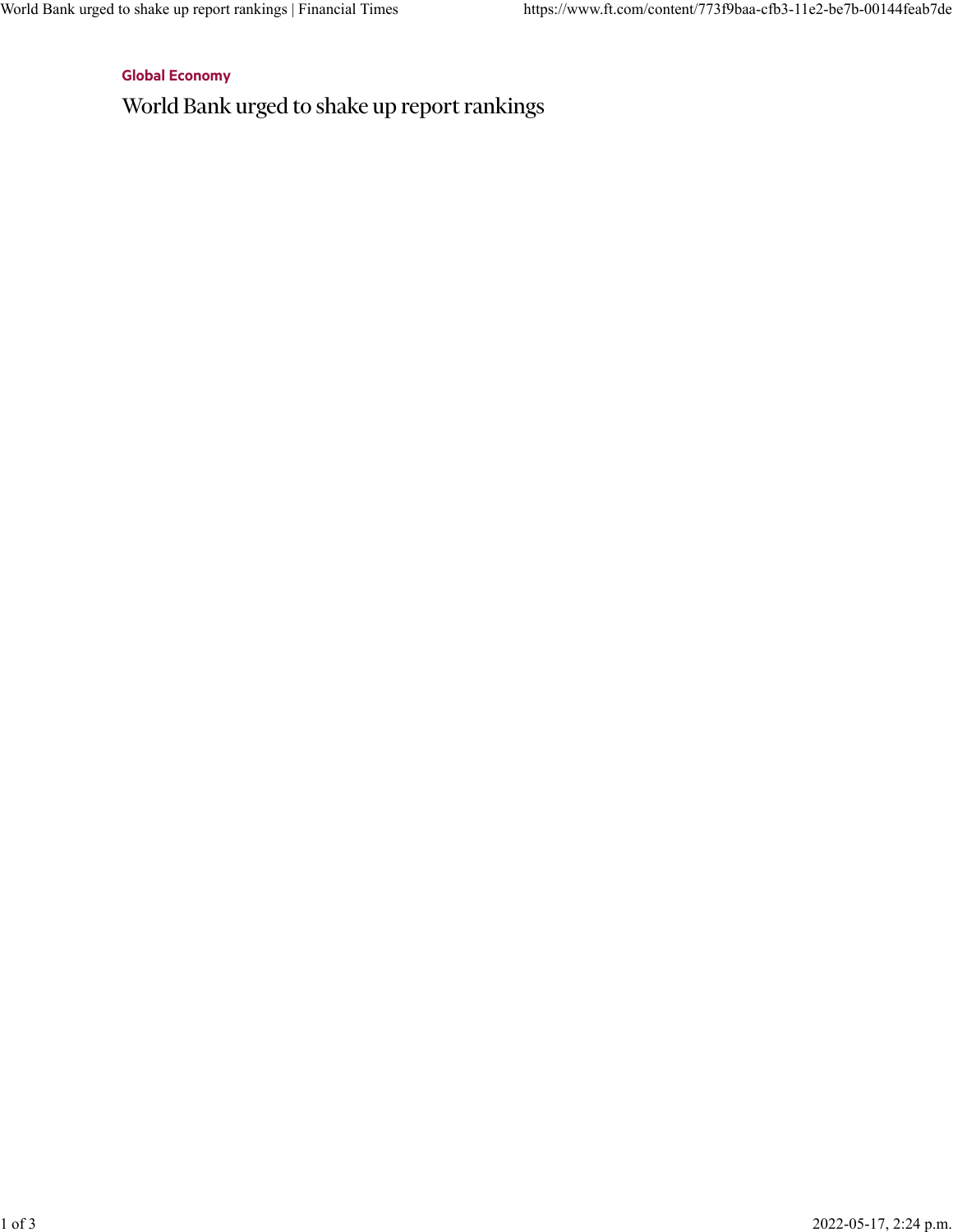Robin Harding in Washington JUNE 7 2013

## Receive free Global Economy updates

We'll send you a *myFT Daily Digest* email rounding up the latest Global Economy news every morning.

| Enter your email address | <b>Sign up</b> |
|--------------------------|----------------|
|--------------------------|----------------|

An independent panel will advise the World Bank to [scrap the overall ranking of](https://www.ft.com/content/a1ca36d2-b654-11e2-b1e5-00144feabdc0) [countries](https://www.ft.com/content/a1ca36d2-b654-11e2-b1e5-00144feabdc0) in its [controversial Doing Business report,](http://www.doingbusiness.org/rankings) according to two people familiar with the matter.

But in a compromise that is likely to please neither opponents nor supporters, the panel's draft recommendations say the bank should keep ranking countries based on individual aspects of their small business regulation, such as the difficulty of getting a construction permit.

The proposed change would strip out the highest-profile element of Doing Business – the ranking that puts Singapore number one in the world and the Central African Republic number 185 – but keep all the information needed to produce it.

That would spare the feelings of low-ranked countries such as China, which comes in at number 91 and which has pushed hard to scrap the rankings altogether, but could also dilute the incentive it gives countries to improve their business environment.

Jim Kim, president of the World Bank, [said he had received a preliminary review a](http://www.worldbank.org/en/news/press-release/2013/06/07/world-bank-president-jim-yong-kim-statement-on-the-independent-panel-review-of-doing-business)nd discussed it with the bank's executive directors. The people familiar with the matter warned that the report could still be changed before it was finalised.

"As I discussed with board members today, it is indisputable that Doing Business has been an important catalyst in driving reforms around the world," said Mr Kim. "The panel has made valuable suggestions for how to enhance the report, which merit consideration."

But Mr Kim appeared to signal some reluctance to accept the panel's advice and scrap the overall ranking. "I am committed to the Doing Business report, and rankings have been part of its success," he said.